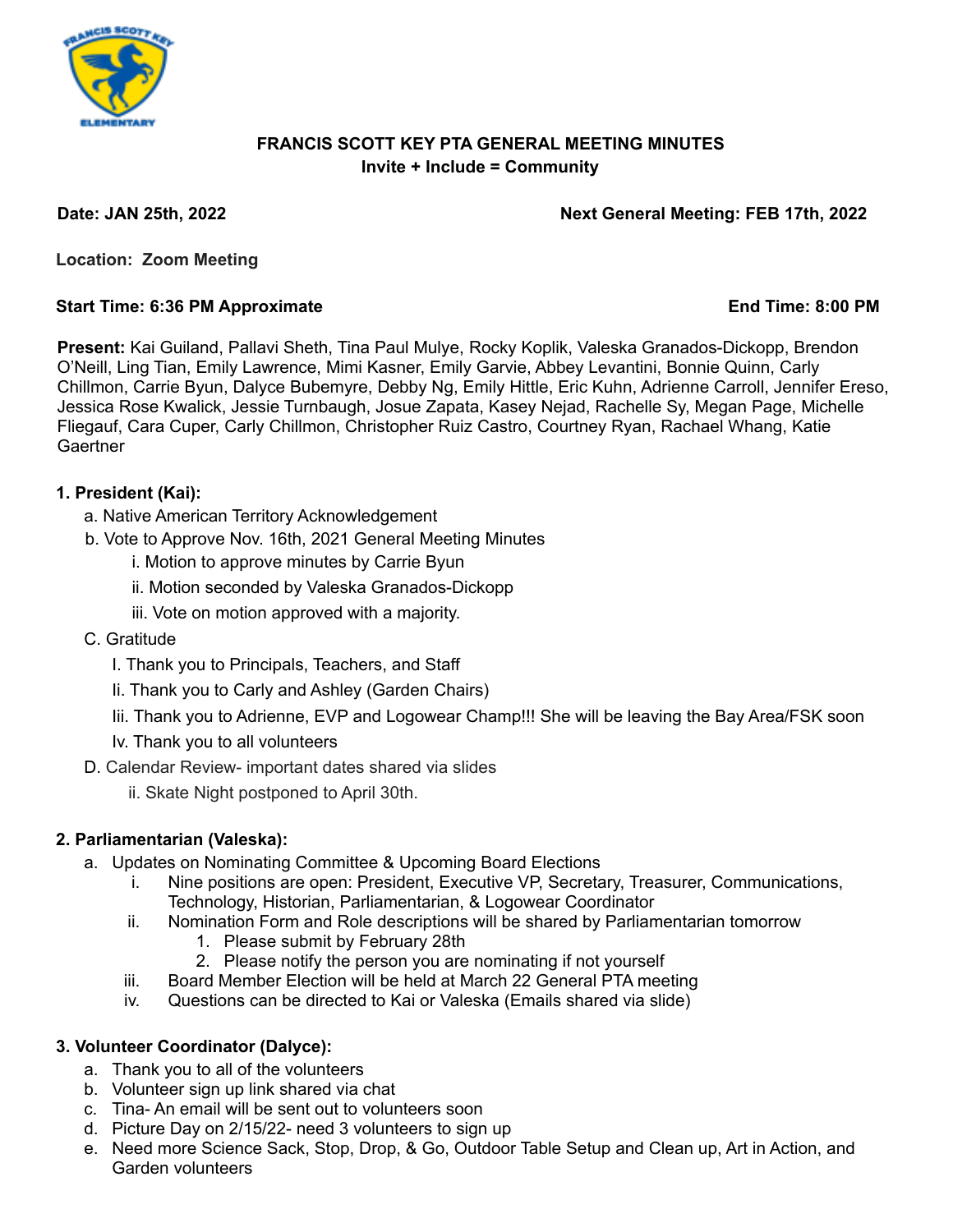# **4. Principal (Mrs. Kasner / Ms. Page):**

- a. Most updates have been sent by email through our weekly message
- b. Springtime teacher/student individual assessments are starting to take place
- c. We will start getting the state, district budgets, so by then we will have a better understanding to project spending for next year. Then we will work with the PTA and SSC to work on priorities. We will figure out how to reach out to the broader community to get input.
- d. Fewer parents came to tours for fall enrollment, but hopefully people are still interested in our school.
- e. Rocky- Last year, the classes were kept together. What will happen next year?
	- i. Mrs. Kasner- Staff appreciated having the students together this year, but don't believe having them stay together for too long is a good thing. Ms. Page and Mrs. Kasner will talk about and maybe keep kids together for 2 year at a time and will talk with staff about dynamics and needs. No decisions have been made yet.
- f. Emily G- Are you concerned about cuts to the school site budget for next year?
	- i. Mrs. Kasner- The key is how the district calculates the employee benefits/costs per personnel. The formula may change. Once we get a budget, we do a baseline spending projection and then get a better sense. There is always a concern until we see the budget. So far we are happy with all of the programs we have. The staff is an amazing team and we are hoping not to cut anyone. There may be some changes/shifts, but hopefully not with staff.
- g. COVID Updates
	- i. Notifications sent out per SFUSD/SFDPH protocols. We have 31 cases total this month. Appears mostly from family/friends and not yet any spread within the school.
	- ii. Parents are supporting this effort, following the protocols and communicating with principals and teachers.
	- iii. We recognize this is a lot of pressure for the kids. We do not want them to feel pressure or shame in having COVID or having to stay home. Teachers are working with students on this topic as well.
	- iv. Thank you to the board/parents to drop off donations of masks. The district supply of masks has now come through. We have a lot of rapid tests. Color PCR test results are coming back within 1-2 days.
	- v. Jessie- At some other schools, the schools are trying to make sure students have proper masks. For example, if a child shows up with a cloth mask, they get an additional surgical mask to wear to provide more protection and decrease in-school transmission.
		- 1. Mrs. Kasner- If the student has no mask or if the mask doesn't fit well, we provide them with a mask. Has not told parents to change the mask for the students. So far, we have been focusing on students keeping on the mask well, using lanyards. We can have teachers pay more attention to this, and provide a double mask. We do have masks at the school. The district provided surgical masks.
		- a. Kai- We will discuss a communication to the parents regarding this issue.
	- vi. At-home test kits for students/staff were sent home with students 1/14

## **3. Community Chat (Kai/Adrienne)**

- a. Kai- We want to hear more from YOU, our wonderful community! How is everyone? Thanks to the teachers for joining as well.
	- i. Ms. Quinn- Feels very supported by the parents and by the PTA. The kids are doing well and she feels good!
	- ii. Ms. Cuper- Kindergarten teachers are feeling well and receiving support from PTA. The students are doing really well. They are being safe, listening, and doing their best.
	- iii. Ms. Ng- Thanks for the redcat microphone system. Kids can hear her! Everyone is so happy to be at school. Fifth grade teachers feel well.
	- iv. Kai- Our goals were to do this together and communicate. Thank you teachers for joining today.
	- v. Ms. Ng- Our last Alhambra delivery was in December and all of the bottles are empty. We would appreciate some more bottles.
		- 1. Mrs. Kasner- Normally we have a delivery. We have been boiling water for tea/coffee, especially if people want hot water.
	- vi. Tina- To appreciate teachers, we have been dropping a few things each month for teachers. It would be fun to do a grade level appreciation. Maybe a coffee sign-up and ask the community to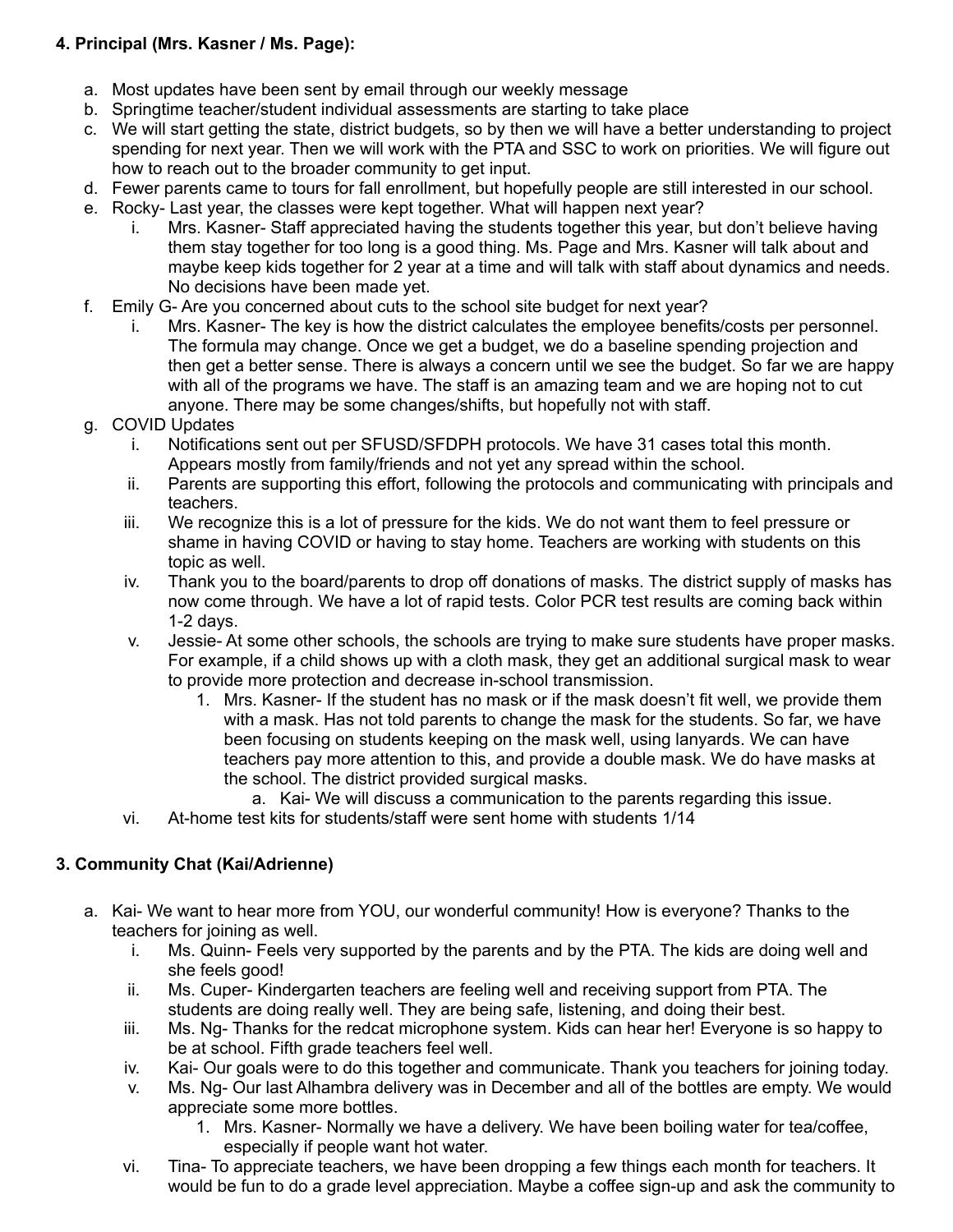drop off from different local places.

- vii. Ms. Page- Teachers do appreciate when there is food and coffee available to them
- b. Gift Gard Giveaway- Winner is Abbey Levantini

# **4. Treasurer (Rocky):**

- a. Budget 2021-2022 Summary shared via slides
	- i. Fundraising Target \$150,000; Raised to Date \$77,806; Remaining to Raise \$72,194
	- ii. Expense Budget \$166,540
	- iii. Available cash \$78,558
	- iv. Important line items reviewed via slide
		- 1. We have spent the same amount that we have brought in; a little under \$20,000
		- 2. Logowear, FSK Passport, Sports Basement, Gus's Noriega Produce and direct donations/corporate matches have provided income
		- 3. We got the invoice for Playworks program for the fall and made payments on that
		- 4. Grade level funding and receipts from teachers continue to come in
	- v. Checks written shared
	- vi. Encourages members to share ideas for upcoming year's budget
		- 1. We will likely carry over \$50,000 plus to the next year. We should think "big" for next year's goals given this excess amount of funds
	- vii. Dalyce- If you are a Sports Basement member and you identify FSK as a charity, is that how the donation works?
		- 1. Tina via chat- Via Sports Basementeer program
		- 2. Rocky- Maybe they were backlogged and issued a check from previous members. We can reach out to them to get more information.
	- viii. Emily G- Can you explain the Playworks program?
		- 1. Rocky- The program sent an onsite observer/instructor to the school to see how recess was being conducted and shared ideas to maximize the outcome from play and the setup of our space.
		- 2. Kai- Staff members participated in this week-long working session. Ms. Page and Kai are waiting for a report back from Playworks and further suggestions. Two things they recommended was a junior coach program and zoning areas of the playground. The process was reaffirming. Mrs. Kasner and Ms. Page and Kai discussed re-visiting the junior coach opportunity.
			- a. Ms. Page- Playworks program is great. Came from a school that had a Playworks coach. At FSK, we don't have a recess team, so we had to figure out with our staff, how to support a Playworks initiative with minimal staff. Coach Matt was insightful. We examined the balance between structured and unstructured play. Our staff feels that recess is a good time to engage in unstructured play. We came to an agreement to implement zoning to accommodate both models. 4th and 5th graders can be helpful in facilitating games and monitoring. Planning is on the horizon.
			- b. Mrs. Kasner- Ms. Kusuma runs all the lunches and has a lot of responsibility. Mr. Speidel is running the upper grades sports activities. After school teacher Chris is facilitating high contact activities. After school has funding for two full time staff to provide morning recess support and lunch time support. It will be a 3 year arrangement for these two staff members. There have been some injuries, but no major behavioral issues.
	- ix. Audit + Tax Filing Updates

# **5. Fundraising (Ling):**

- a. Fundraising for 2021-2022 School Year We are halfway to our fundraising goal!
- b. Online Auction and Gala will be our biggest fundraiser (Katie and Tina)
	- Flyer shared via slide- Garden Party Theme on 3/12/22 at FSK; 4-8p. Thank you to Angela Chang for designing the flyer.
		- 1. Katie- If you have connections to businesses who would be willing to donate, please contact the Auction gala chairs- email shared via slides.